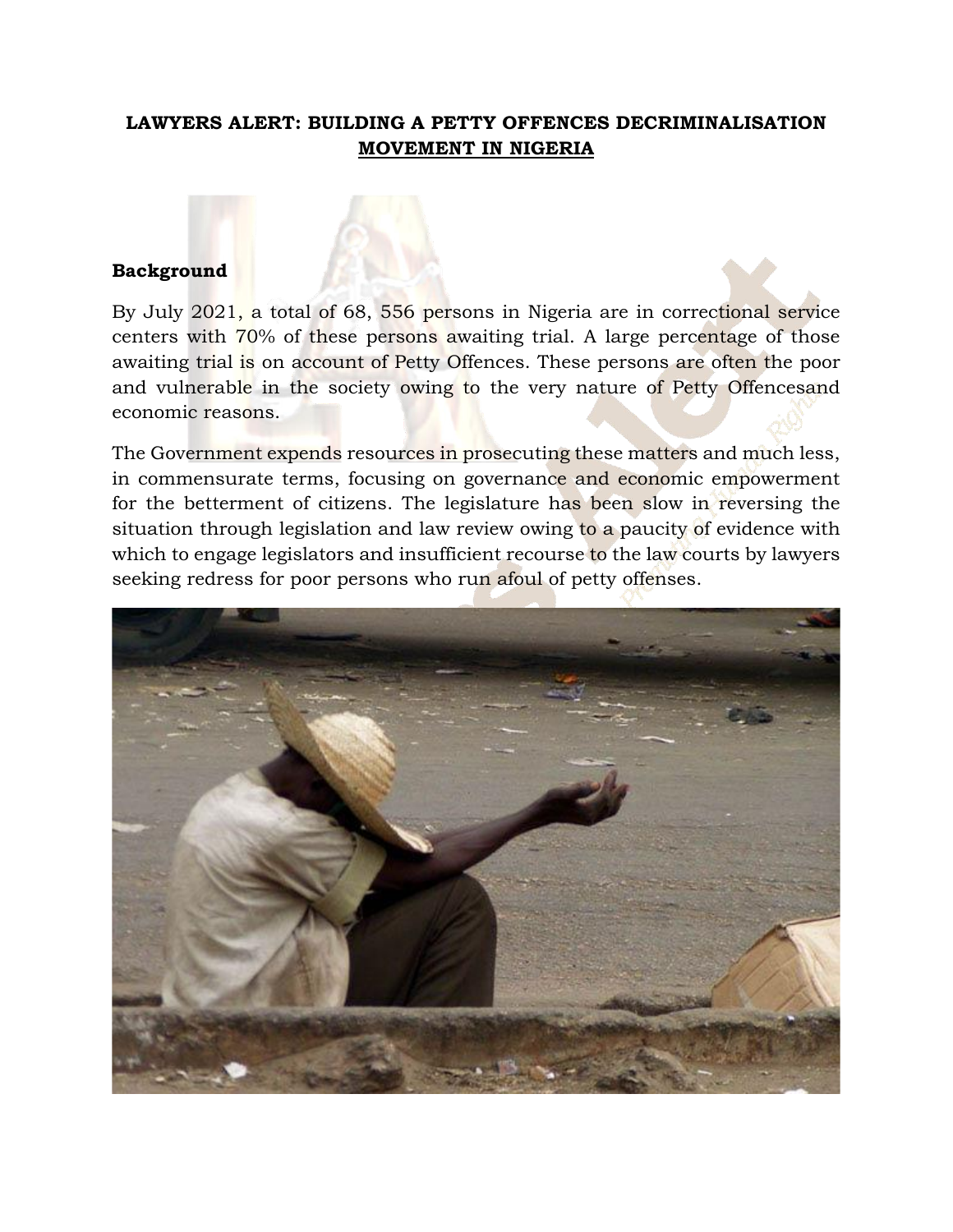There is the need to decriminalize Petty Offenses. i.e., remove them from our statute books. They are basically relics of our colonial past. These are laws that are not pro-poor and certainly do not take the dignity of persons or other Human Rights into consideration.

Recently, the African Court passed an advisory opinion on Petty Offencesand particularly vagrancy laws and declared them against the African Charter on Peoples and Human Rights, Children's Rights Charter, and the Maputo Protocol. The Court stressed the incompatibility of Petty Offences laws with Articles 2,3,5,6,7,12, and 18 of the Charter.

Lawyers Alert belongs to the African Petty OffencesDecriminalization Campaign Movement and has been at the forefront of campaigns to decriminalize Petty Offencesat regional and national levels.

#### **Interventions**

Some of Lawyers Alert's activities towards the decriminalization of Petty Offences includes:

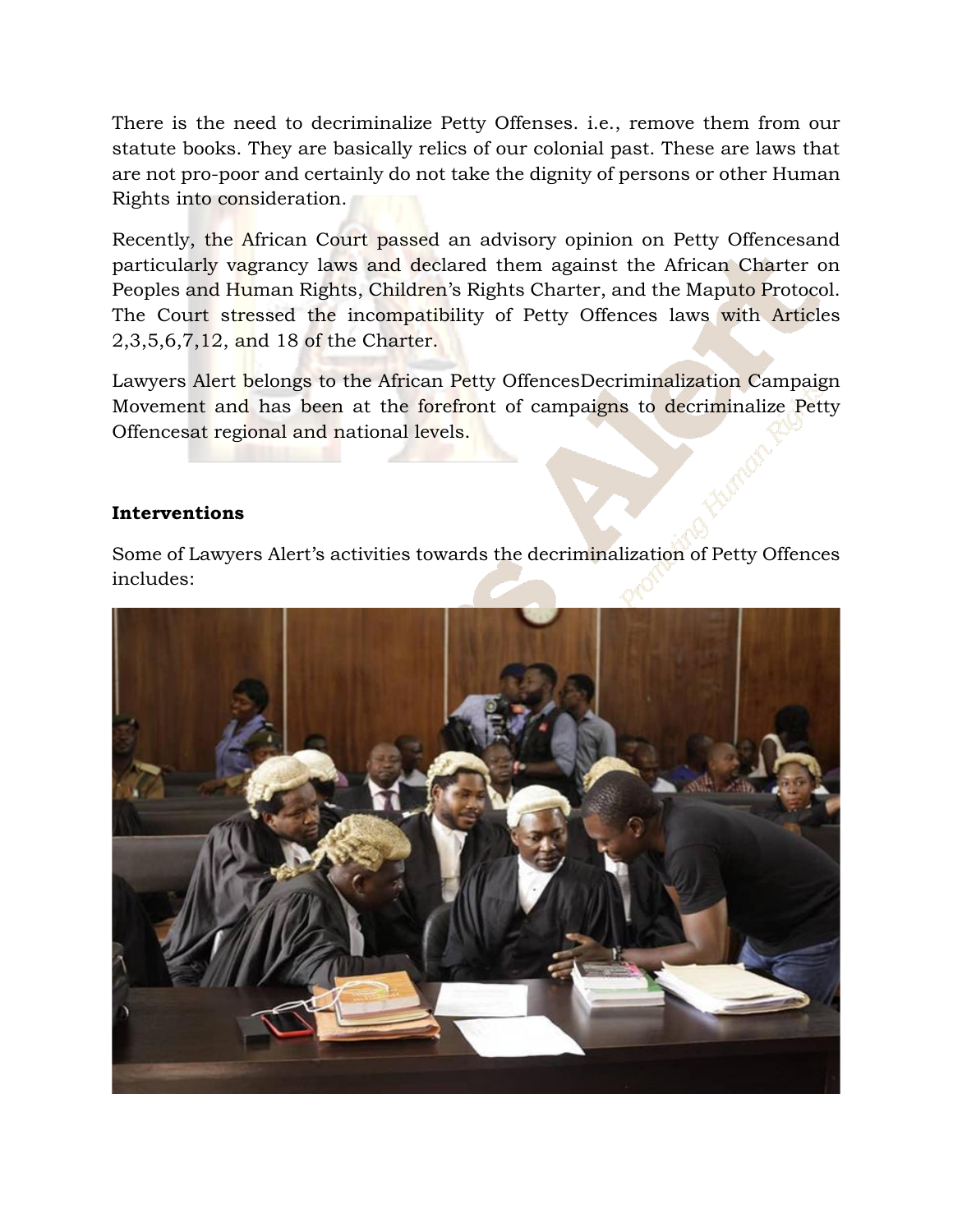- 1. Advocacy and Collation/Publication of Data towards Decriminalization of Petty Offences in Nigeria
	- LA developed an online tool for the collation of Human Rights violations associated with Petty Offences. In populating this online tool with data, partners were trained on the use of the tool to capture and document Human Rights violations. The tool does not only capture violations but also analyses these violations according to location, age, types etc. evidencing trends.

LA has released several reports on Petty Offences and Human Rights violations associated with same, towards aiding advocacy for the decriminalization of Petty Offences in Nigeria. These reports are increasingly being used for engagement with the legislature.

- 2. Capacity Building for HR Advocates & Facilitation of a Petty OffencesMovement
	- LA has conducted trainings for Human Rights Advocates and CSOs on what Petty Offencesare, how they impact the poor, violate Human Rights, and deepen poverty. These trainings led to networking and partnerships amongst these organizations on Petty Offencesissues and the eventual movement-building facilitated by LA.

LA facilitated the creation of a Petty Offences movement through the Alliance for the Decriminalization of Petty Offences in Nigeria (ADPON). Advocacy at various levels of government is ongoing, sensitization of the citizenry on the effects of Petty Offences, actions against the government's attitude towards Petty Offences and cases criminalizing Petty Offences have been instituted in courts of law, etc.

Movement members are involved in several interventions ranging from radio talks and phone-in programs for awareness creation, advocacy visits to justice sector agencies such as police state commands, correctional centers, production, and distribution of IEC materials across states etc.

- 3. Strategic/Public Impact Litigation & Free Legal Services
	- There has been intense awareness creation for Lawyers across the country on international best practices as regards Strategic/Public Impact Litigation on especially offenses that carry the face of poverty like petty offenses. There are currently 4 of these litigations snaking the justice channels in Nigeria. Currently, 314 persons are